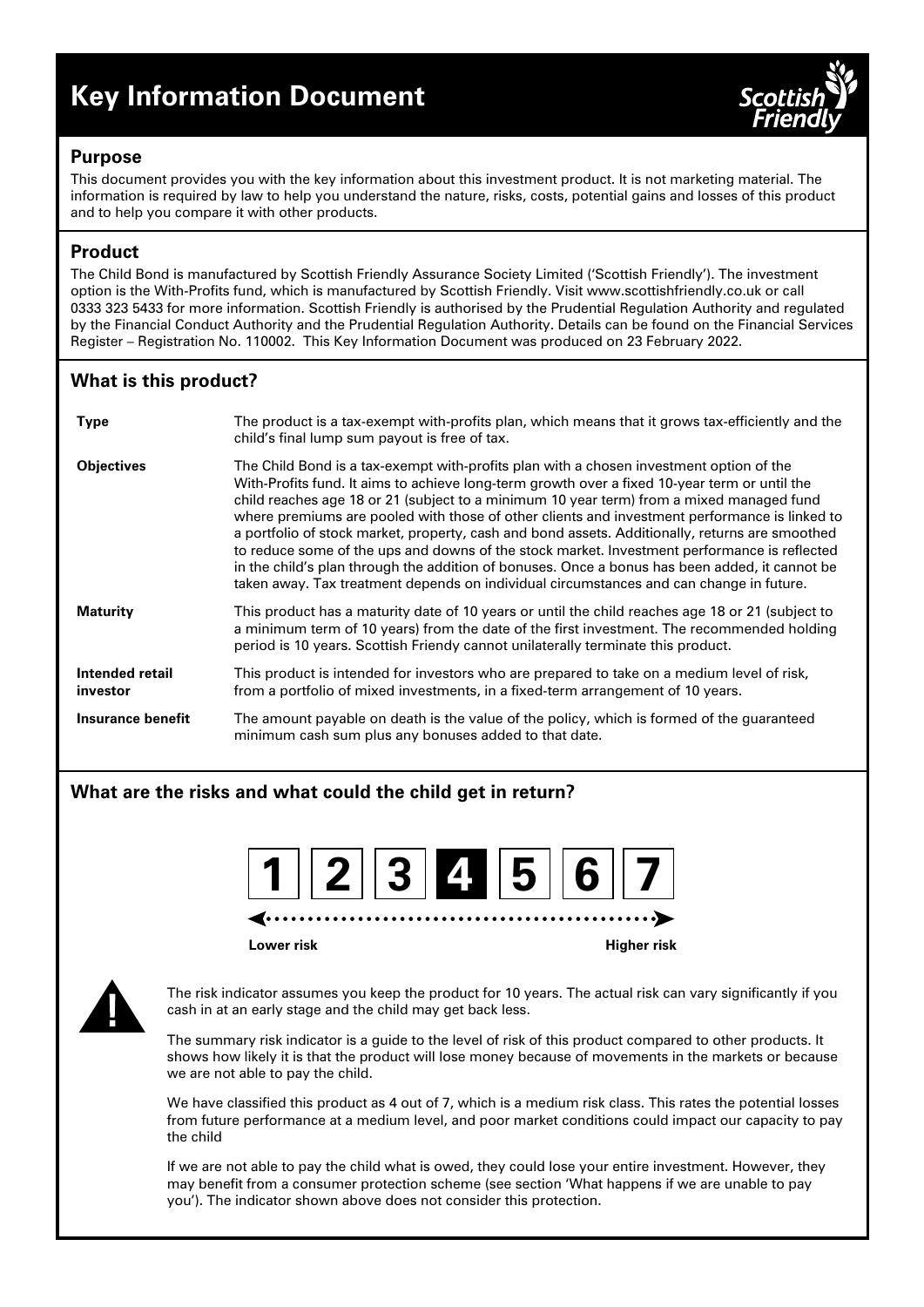| <b>Performance scenarios</b> |                                                                       |               |                     |                                             |  |  |
|------------------------------|-----------------------------------------------------------------------|---------------|---------------------|---------------------------------------------|--|--|
| Investment                   | £1,000                                                                | 1 Year        | 5 Years             | 10 Years<br>(Recommended<br>holding period) |  |  |
| <b>Survival scenarios</b>    |                                                                       |               |                     |                                             |  |  |
| <b>Stress</b>                | What the child might get back after costs<br>Average return each year | £0<br>$-100%$ | £2,228<br>$-25.82%$ | £4,870<br>$-13.64%$                         |  |  |
| Unfavourable                 | What the child might get back after costs<br>Average return each year | £0<br>$-100%$ | £3.776<br>$-9.22%$  | £9,630<br>$-0.69%$                          |  |  |
| <b>Moderate</b>              | What the child might get back after costs<br>Average return each year | £0<br>$-100%$ | £4.680<br>$-2.20%$  | £12,445<br>3.94%                            |  |  |
| <b>Favourable</b>            | What the child might get back after costs<br>Average return each year | £0<br>$-100%$ | £5,705<br>4.43%     | £15,906<br>8.29%                            |  |  |
| <b>Death scenario</b>        |                                                                       |               |                     |                                             |  |  |
| <b>Insured event</b>         | What the child's beneficiaries might get<br>back after costs          | £9,250        | £9,250              | £12,445                                     |  |  |

This table shows the money the child could get back over the next 10 years, under different scenarios, assuming that you invest £1,000 per year. The scenarios shown illustrate how the child's investment could perform. You can compare them with the scenarios of other products. The scenarios presented are an estimate of future performance based on evidence from the past on how the value of this investment varies, and are not an exact indicator. What the child gets will vary depending on how the market performs and how long you keep the product. The stress scenario shows what the child might get back in extreme market circumstances, and it does not take into account the situation where we are not able to pay them.

The figures shown include all the costs of the product itself. The figures do not take into account the personal tax situation, which may also affect how much your child gets back. The child's maximum loss would be that they lose all of the investment.

# **What happens if Scottish Friendly is unable to pay out?**

If you buy a policy with Scottish Friendly and we cannot pay the full amount due, you may be entitled to compensation under the Financial Services Compensation Scheme. The maximum level of compensation for claims against firms declared in default is 100% of the claim with no upper limit.

## **What are the costs?**

The Reduction in Yield (RIY) shows what impact the total costs you pay will have on the investment return the child might get. The total costs take into account one-off, ongoing and incidental costs.

The amounts shown here are the cumulative costs of the product itself, for three different holding periods.They include potential early exit penalties. The figures assume you invest £1,000 per year. The figures are estimates and may change in the future.

#### **Table 1: Costs over time**

The person selling you or advising you about this product may charge you other costs. If so, we will provide you with information about these costs and show you the impact that all costs will have on your investment over time.

| £1,000                      | 1 year | 5 years  | If you cash in after If you cash in after If you cash in after 10 years<br>(the recommended holding<br>period) |
|-----------------------------|--------|----------|----------------------------------------------------------------------------------------------------------------|
| <b>Total costs</b>          | £1.000 | £1,709   | £2,930                                                                                                         |
| Reduction in Yield per year | 100.0% | $10.6\%$ | $3.6\%$                                                                                                        |